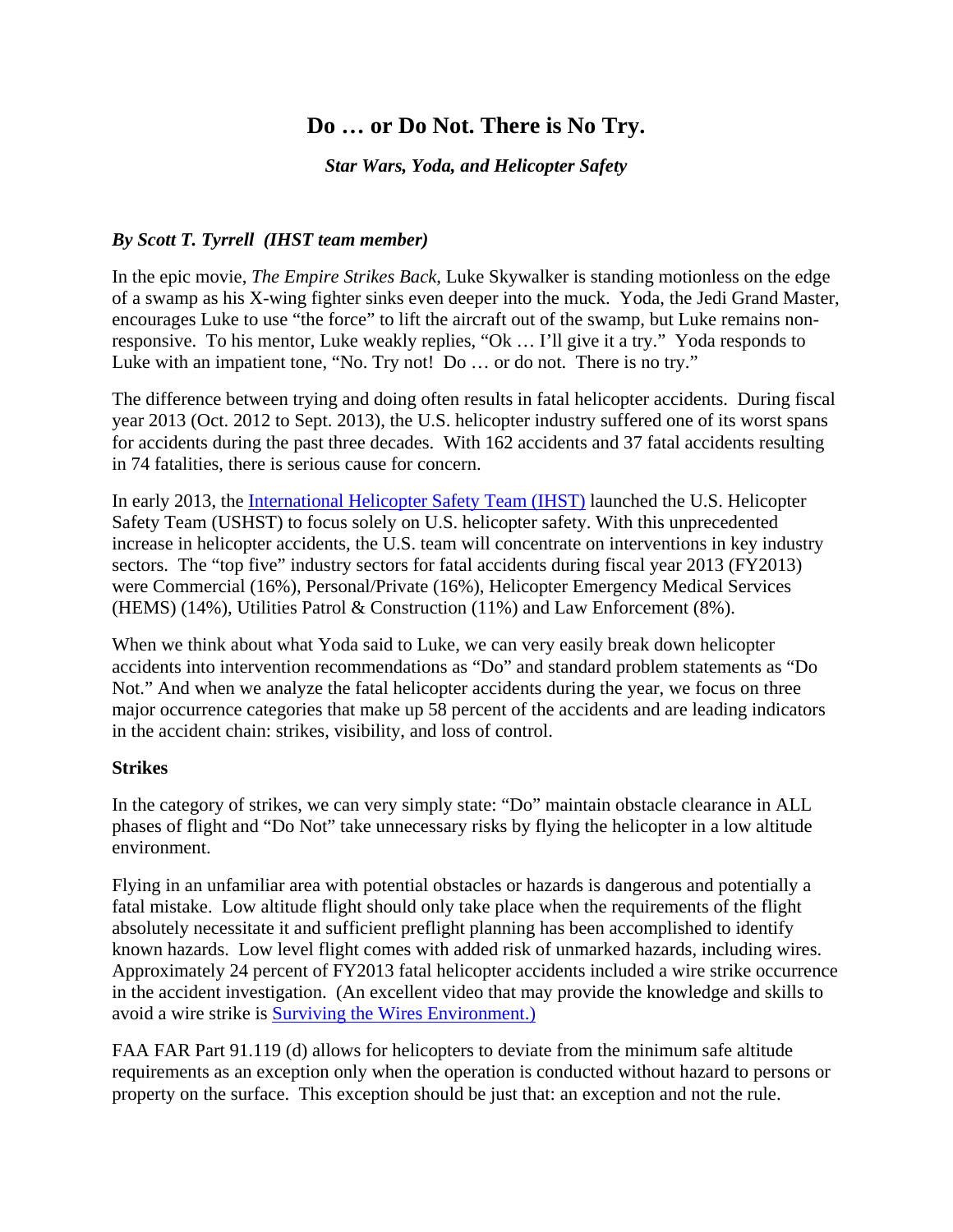Altitude in helicopters provides helicopter pilots with obstacle clearance and also greater time and more landing options when performing an autorotation maneuver during a forced landing.

## **Visibility**

In the category of Visibility, helicopter pilots should obtain weather forecasts prior to their flight. This is challenging due to the fact that accurate weather forecasting tools are not as abundant in remote areas where helicopters often operate. The issue of unforecasted weather continues to trap helicopter pilots and was identified in eight fatal helicopter accidents totaling 24 fatalities (a third of all fatalities). The en route decision point for a pilot to deviate the aircraft's course, return to base, or land, needs to be accomplished prior to the degraded weather becoming detrimental to safe flight. The ability for a pilot to recognize deteriorating conditions is critical. (This knowledge is available via a video entitled Degraded Visual Environment (DVE).)

Back to Yoda's advice: "Do" maintain VFR conditions and "Do Not" continue a flight into marginal weather conditions. (An excellent video that brings a level of importance to this serious issue is AOPA's 178 Seconds to Live!) This video reflects the time to an accident in a fixed wing aircraft when encountering IIMC. Some experienced helicopter pilots believe that the time to an accident would be dramatically reduced in a helicopter. In addition, the HEMS Tool is another excellent weather tool for helicopter pilots.

## **Loss of Control**

The simple rules for Loss of Control are: "Do" fly the aircraft according to the Rotorcraft Flight Manual and "Do Not" fly the aircraft outside the approved flight envelope which will result in exceeding operating limits, loss of tail rotor authority or a condition which creates an unsafe attitude.

## **Mentors**

Regardless of a person's position within the helicopter industry, line pilot, chief pilot, or even the CEO, it is always good advice to have a mentor. Every Luke Skywalker needs a Yoda. As an accident investigator, I firmly believe that the most devastating tragedy of an aircraft accident happens if we fail to learn something. Having a mentor can prevent that failure because of sound advice and wisdom coming from a person speaking from knowledge and experience in the industry. The best mentors will hold a pilot accountable and this commitment will save lives. Finally, once a mentor is found, pilots should respect them for the time they are investing and most importantly for their professional and personal reputation they are putting on the line on your behalf. Do Not let them down!

Who serves as your mentor or accountability team? Choose wisely and when it comes to safety, always remember … "Try not! Do … or do not. There is no try."

*Scott Tyrrell is a Continued Operations Specialist and Accident Investigator in the FAA Rotorcraft Directorate. As a retired U.S. Air National Guard officer, his previous experience includes over 20+ years in aircraft maintenance including extensive knowledge of C-130 aircraft maintenance. His final assignments included Commander of an Aircraft Maintenance Squadron, Logistics Readiness Squadron and Mission Support Group.*